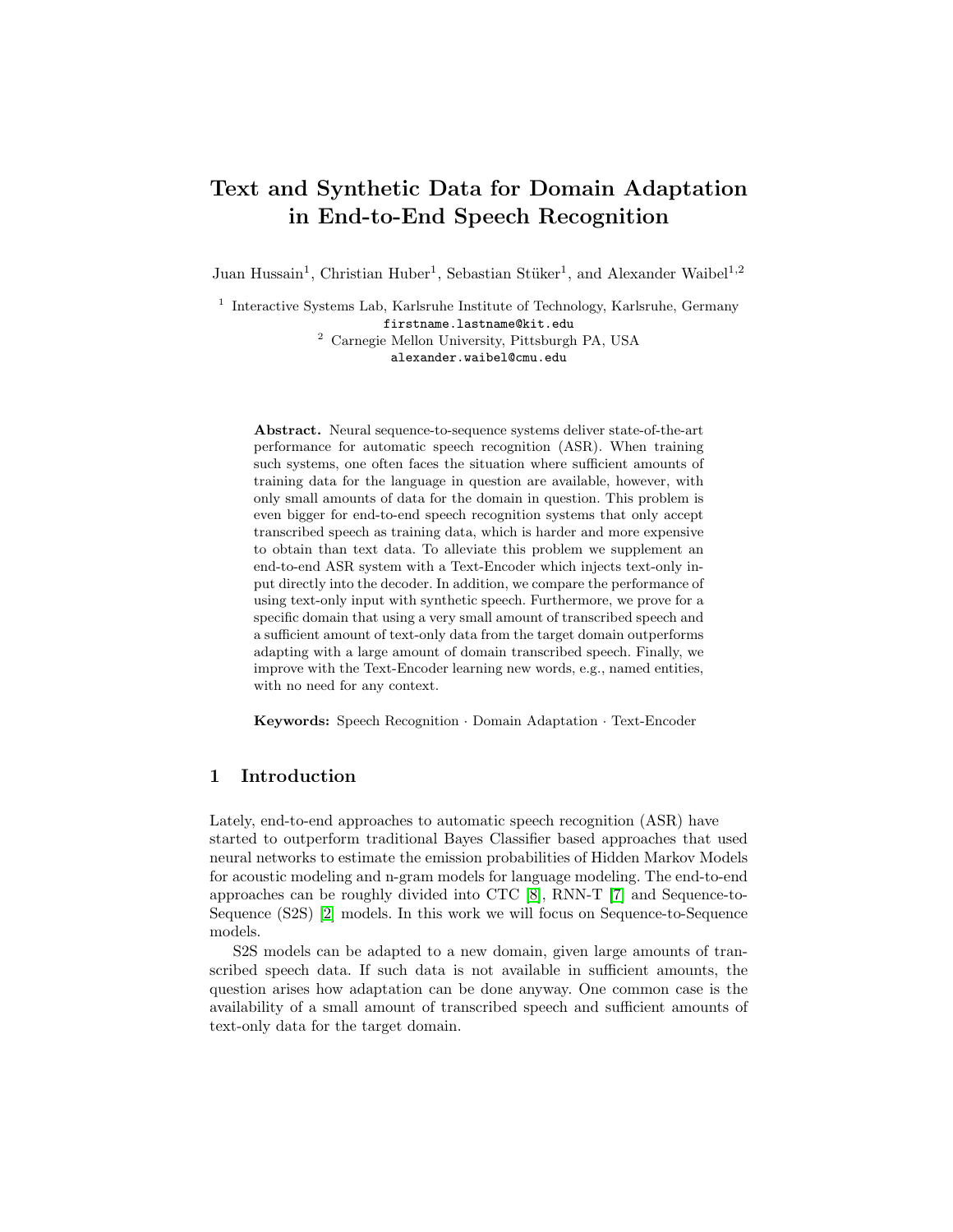#### 2 J. Hussain et al.

In this paper we present experiments with a chosen domain where small amounts of transcribed audio is insufficient for achieving a well-performing adaptation, as we will see in section [4.1.](#page-4-0) We use additional textual data from the target domain either in conjunction with a multi speaker text-to-speech (TTS) systems (section [3.3\)](#page-2-0) or with a Text-Encoder (section [3.4\)](#page-2-1). Furthermore, we combine the textual domain data with the transcribed speech data from the target domain (section [4.3\)](#page-5-0). Finally, we experiment with the Text-Encoder learning new-words, e.g., named entities where no context is provided. We introduce the method in section [4.3.](#page-5-0)

## 2 Related Work

In our previous work [\[10\]](#page-7-0) we adapted an S2S ASR system with a small amount of domain transcribed speech using a batch weighting scheme, in order to avoid the the problem of catastrophic forgetting during adaptation. The amount of data was sufficient to achieve satisfying results, however, applying the method for other domains with wider language variability yielded insufficient performance. Our work in this paper focuses on enhancing the adaption with text-only data using a Text-Encoder. Several previous works used text input for speech recognition, however, the scenarios considered where different from ours. [\[11\]](#page-7-1) used text data for semi-supervised learning. The speech and Text-Encoder is shared and supplied with a sub-sampling layer for speech to achieve a similar dimensionality as text. In [\[4\]](#page-6-3), a separate encoder for text is employed for low resource speech recognition. Adversarial training is used to increase the similarity between speech and text features . Other work employed synthetic audio, as in [\[21\]](#page-7-2). They show that the method improves the recognition for utterances with out-of-vocabulary (OOV) words. Other related works enhances the model by re-scoring the output with a language model via two pass decoding. [\[16\]](#page-7-3) incorporated a multi corpora language model for second pass re-scoring, while [\[5\]](#page-6-4) and [\[18\]](#page-7-4) re-score with a second model by attending to the audio or as in [\[9\]](#page-7-5), in which the second model attends to both the audio and the output using a deliberation model.

# 3 Method and Training

#### 3.1 Baseline

As our baseline system we use a long short-term memory (LSTM) based sequence-to-sequence model[\[14\]](#page-7-6). The encoder consists of six layers, the decoder of two. Before the encoder, two convolutional neural network (CNN) layers with 32 filters and a stride of two are used to down-sample the audio features. The LSTM-layers of the encoder and the decoder have a model dimension of 1024. As output vocabulary, we use a byte-pair encoding (BPE) [\[20\]](#page-7-7) with 4000 tokens trained on the training data.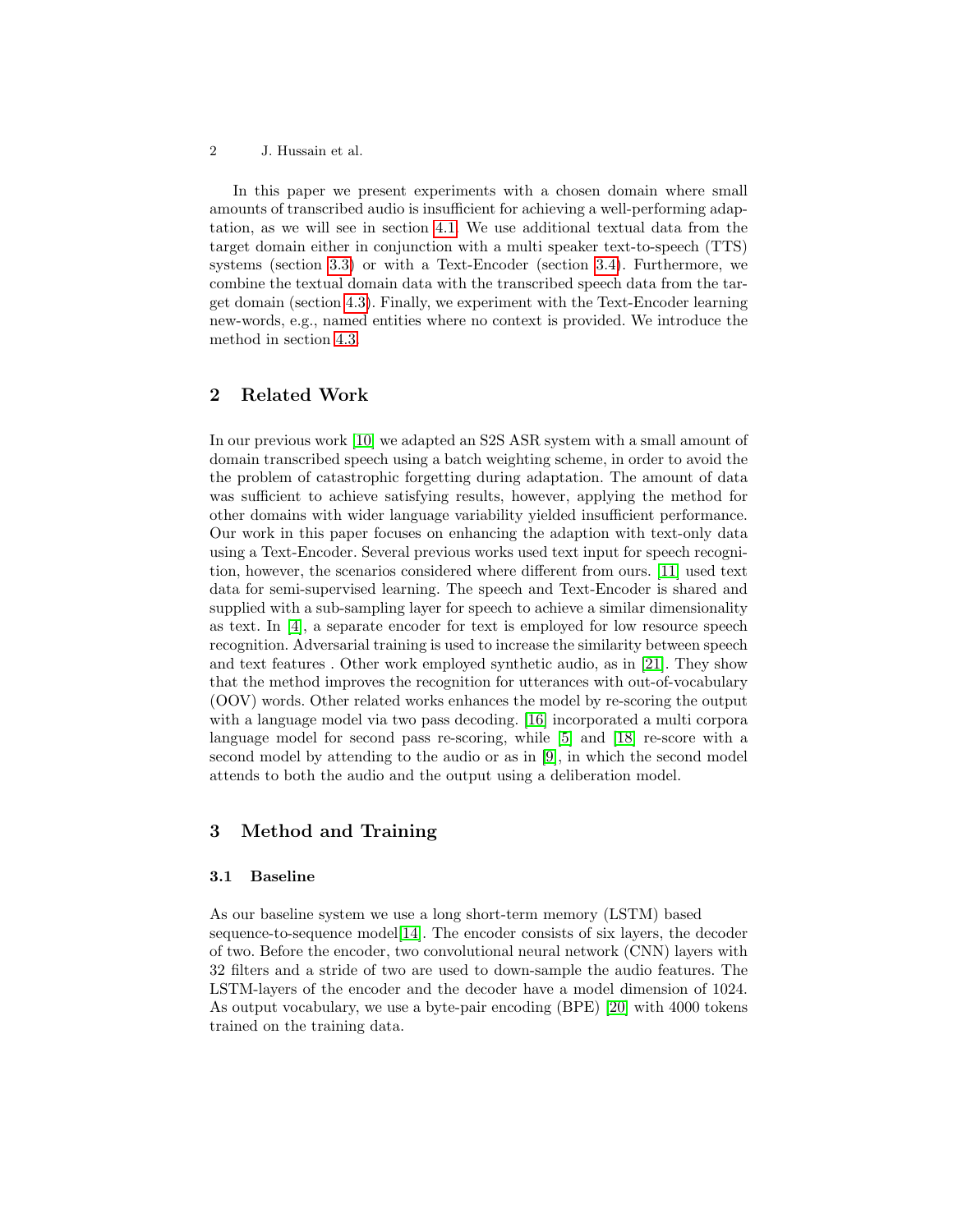#### 3.2 Training and Domain Data

The baseline model is trained on the HOW2 [\[19\]](#page-7-8) and TED [\[17\]](#page-7-9) data sets (see table [1\)](#page-2-2). For the adaptation of the model we use the Wall Street Journal (WSJ) data set [\[6](#page-6-5)[,13\]](#page-7-10). As text-only data from the Wall Street Journal domain we use [\[12\]](#page-7-11) and refer to this data set as TXT-WSJ. It contains two million lines of text data. The validation and test set for the baseline (HOW2+TED) and for the target domain (WSJ) can be seen in table [1](#page-2-2)

## <span id="page-2-0"></span>3.3 Synthesized Speech

For the TTS system we use Flite [\[1\]](#page-6-6). We synthesized audio from the TXT-WSJ data and refer to this as Synthetic TXT-WSJ. Thereby we select for each sentence one of 16 different speakers to obtain speaker variability.

| Corpus                         | Speech data Utterances |      |
|--------------------------------|------------------------|------|
| $How2+Ted training set$        | 789 h                  | 473K |
| How2+Ted validation set        | 18.3 <sub>h</sub>      | 11K  |
| WSJ training set               | 80h                    | 36k  |
| WSJ validation set             | 3.2h                   | 1421 |
| Synthetic TXT-WSJ training set | 4500 h                 | 2M   |
| Ted test set                   | 2.6h                   | 1155 |
| WSJ test set                   | 1.1 <sub>h</sub>       | 503  |

<span id="page-2-2"></span>Table 1. Summary of the English speech data-sets

## <span id="page-2-1"></span>3.4 Text-Encoder

In the following sections we describe the Text-Encoder model as well as the training process for the domain adaptation or learning new words with no context.

Model Architecture While in [\[11\]](#page-7-1) one encoder is used for both text and speech, we use a separate encoder for each input as figure [1](#page-3-0) shows. We take the speech encoder and the decoder from our pre-trained baseline ASR model. The Text-Encoder has a simple architecture consisting of an LSTM-layer followed by a deconvolution layer [\[15\]](#page-7-12) followed again by an LSTM-layer. Since the length of the text token sequence is much shorter than the speech feature sequence length, we use a deconvolution layer to up-sample the input features. The upsampling maps the text token sequence to a higher dimensionality similar in length to the speech feature sequence. Thereby, we aim to produce a similar features presentation to the one generated by the speech encoder.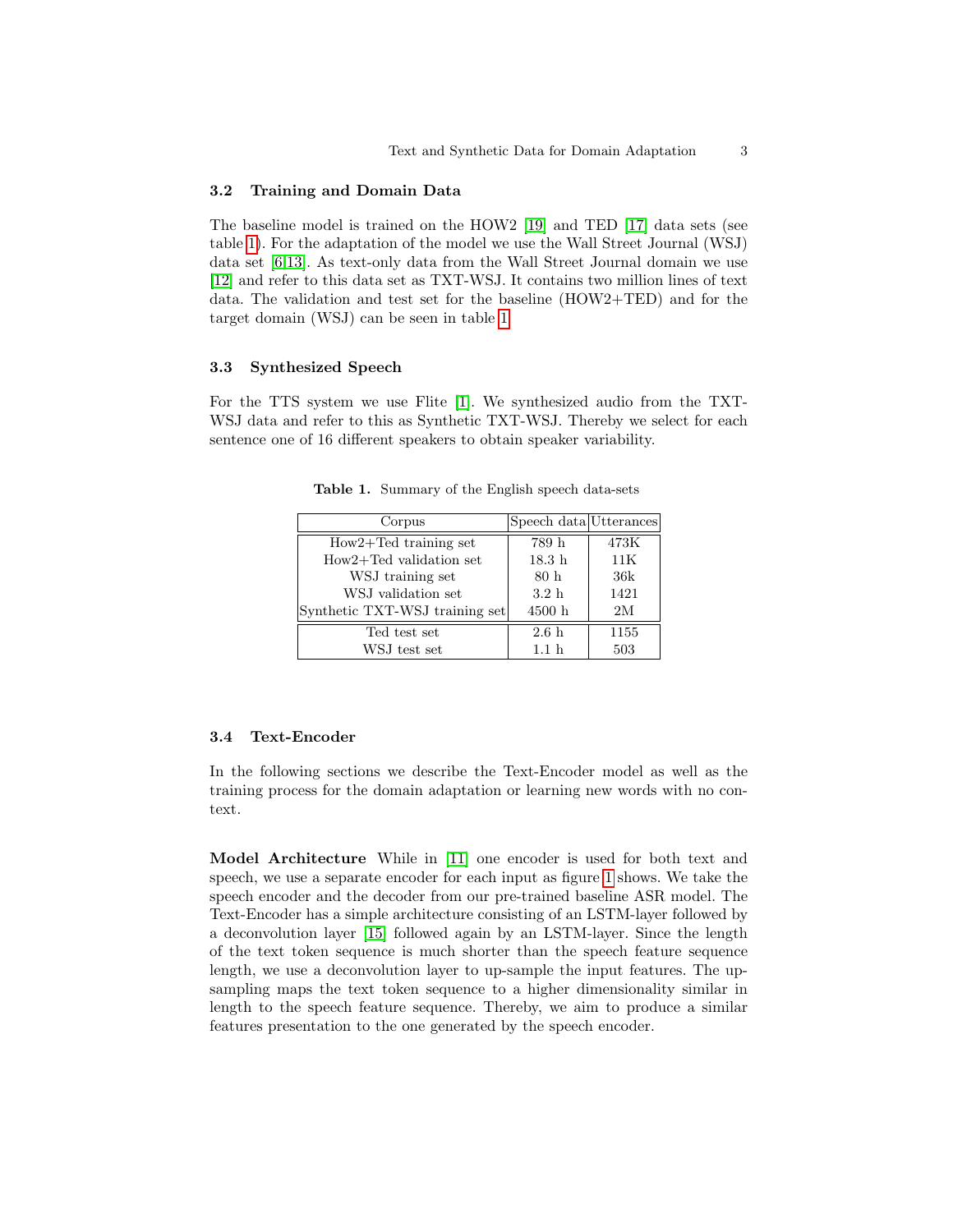4 J. Hussain et al.



<span id="page-3-0"></span>Fig. 1. Model architecture. Left: Baseline ASR model. Right: Text-Encoder architecture in detail.

Training of the Text-Encoder for Domain Adaptation We alternate the training between two cases:

- In the first case, the Text-Encoder is trained with frozen decoder until saturation. We input noised text sequences from a large text corpus to the Text-Encoder and reconstruct the clean sequences by the frozen decoder. The noise we use is applied by masking tokens (substitute them with the masking token) with a probability of 0.2 (similar to [\[3\]](#page-6-7)).
- In the second case, we train the Text-Encoder and the decoder on both text and speech inputs. In this case we freeze the speech encoder. We apply one pass from the Text-Encoder and one pass from the speech encoder, accumulate the gradient and update the parameters after reaching about 12000 input text tokens.

The reason for freezing the speech encoder in the second case is that we noticed degradation in the performance as the decoder was trying to adapt the speech encoder to generate similar features as the Text-Encoder. Our baseline speech encoder was already trained thoroughly and reached a satisfying level of abstraction for speech features. Therefore, compromises with the Text-Encoder do not benefit the model, instead harm the general performance of it. Besides, using a discriminator for adversarial training as in [\[4\]](#page-6-3) for motivating the speech encoder to generate a similar output to Text-Encoder was not of advantage in our case. Our suggestion is that we have a different case than in [\[4\]](#page-6-3). They train a system for low-resourced-language i.e very few transcribed speech data are available to reach a well trained speech encoder. In our case we have enough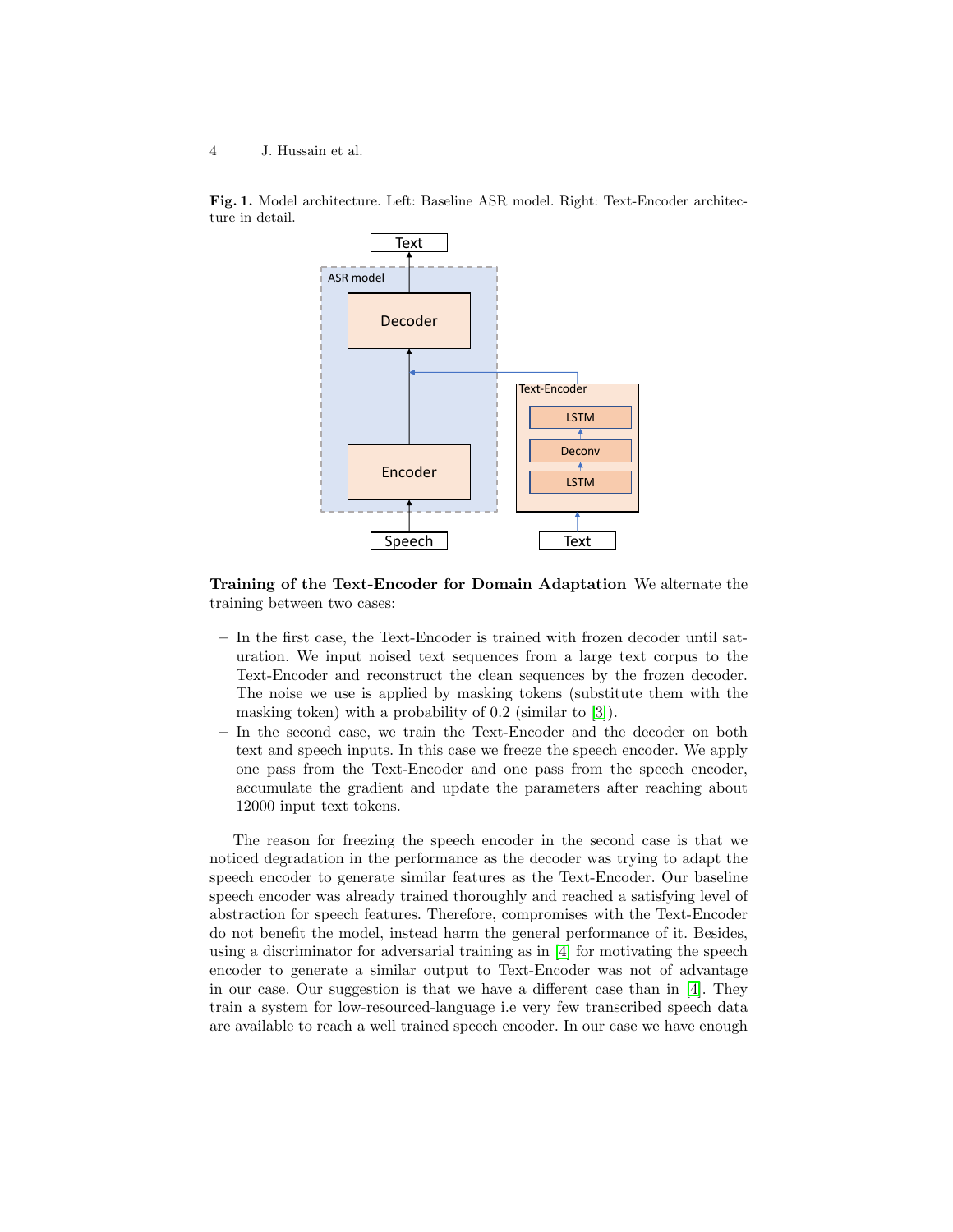speech data and could reach a very good performing baseline as mentioned above. Our speech encoder is able to reach a sufficient abstraction on general domain.

Training of the Text-Encoder for New-Word Learning We try to use the Text-Encoder to approach the problem of the new words or words not seen during the training (also known as Out-of-Vocabulary Problem OOV). We assume that we neither have context nor audio for those word.

We take the parallel training set which we used for training the baseline. From this set we take only the text. In each text utterance, we insert a word from the new-word list in a random place. We avoid to place the tokens of new words between tokens of a single word in the training utterance. Thereafter, we train the model using this text data with the Text-Encoder. Each time we insert the words in a new random location in order to avoid harming the language model learned by the decoder with fixed not real contexts.

Similar to the training for domain adaption above, we noise the text input of the Text-Encoder. The difference here is that the text is supplied with randomly inserted new words we want to recognize. We noticed here that adding more noise yields better results. Therefore, We mask with the probability 0.3 instead of 0.2 and insert random tokens to the input with the probability of 0.3 within tokens of the training text.

It is worth to mention that we employ here only the transcription of the training set and not big text corpora, to study the effect of our method without adding additional information.

## 4 Results

#### <span id="page-4-0"></span>4.1 Basic Adaptation Methods

To examine our methods of domain adaptation using text data or synthetic data, we first employ the conventional adapting methods, such as, fine-tuning and batch-weighting [\[10\]](#page-7-0). Fine-tuning yields good performance on the new domain but the model suffers from catastrophic forgetting (table [2\)](#page-5-1). For the rest of the experiments we use batch-weighting with ratio 0.9 for the original training data and 0.1 for the new domain data. From table [2](#page-5-1) we notice that adapting with 80 hours of data (experiment Batch-Weighting-80) obviously outperforms adapting with only two hours (experiment Batch-Weighting-02).

#### 4.2 Comparison Synthetic Speech and Text-Encoder

Using the Synthetic TXT-WSJ dataset to adapt the model (experiment Batch-Weighting (Synthesis)) improves over the baseline as well as over the approach using only texts from new domain (experiment Batch-Weighting (Text-Encoder)). Another Experiment (Batch-Weighting (Synthesis+Text-Encoder)) shows comparable results. Despite the slight improvement of the above mentioned methods,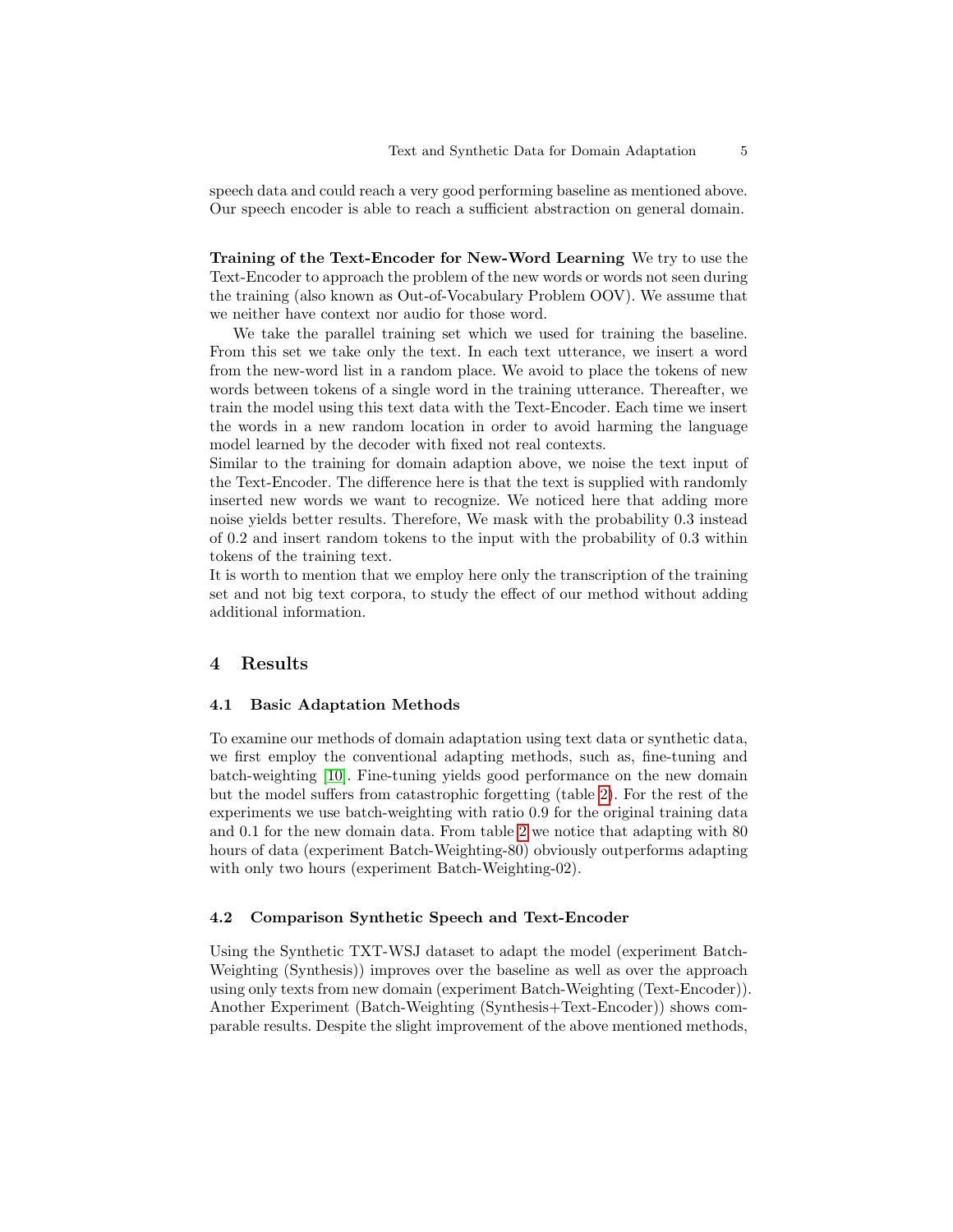6 J. Hussain et al.

we are still far from the results of using additional trancribed audio (section [4.1](#page-4-0) and [4.3\)](#page-5-0).

We also tried to use a separate encoder for the synthetic audio initialized with the encoder of the baseline. However, these experiments did not show improvements over using one encoder for both the synthetic and the real audio.

#### <span id="page-5-0"></span>4.3 Results with Text-Encoder

Result for Domain Adaption Remarkably, the results of using two hours (experiment Batch-Weighting-02 (Text-Encoder)) and 80 hours (experiment Batch-Weighting-80 (Text-Encoder)) WSJ are comparable in the case of injecting the decoder with the additional large new domain texts from TXT-WSJ using Text-Encoder (section [3.3\)](#page-2-2). Our interpretation is that only little amount of data is needed for the speech encoder to capture and adapt towards speech features of the new domain. Such features might be the recording channel characteristics or the speaking style. Moreover, the decoder adaptation needs language characteristics of the new domain, which is achievable only with a large text data set, such as, the two million lines TXT-WSJ.

| Method                            | Additional data     |       | WER Ted WER WSJ |
|-----------------------------------|---------------------|-------|-----------------|
| <b>Baseline</b>                   |                     | 7.40  | 12.60           |
| Fine-tuning                       | WSJ-80h             | 10.27 | 5.55            |
| Batch-Weighting-80                | WSJ-80h             | 7.33  | 5.51            |
| Batch-Weighting-02                | WSJ-2h              | 7.80  | 8.54            |
| Batch-Weighting (Synthesis)       | Synthetic TXT-WSJ   | 7.35  | 9.51            |
| Batch-Weighting (Text-Encoder)    | TXT-WSJ             | 7.48  | 11.34           |
| Batch-Weighting                   | Synthetic TXT-WSJ   | 7.54  | 9.22            |
| (Synthesis +Text-Encoder)         | $+$ TXT-WSJ         |       |                 |
| Batch-Weighting-80 (Synthesis)    | WSJ-80h             | 7.21  | 4.74            |
|                                   | + Synthetic TXT-WSJ |       |                 |
| Batch-Weighting-80 (Text-Encoder) | $WSJ-80h + TXT-WSJ$ | 6.98  | 4.89            |
| Batch-Weighting-02 (Text-Encoder) | $WSJ-2h + TXT-WSJ$  | 6.83  | 4.85            |

<span id="page-5-1"></span>Table 2. Summary of the results.

Result for new words We experimented the Text-Encoder for learning new words problems as described in section [4.3.](#page-5-0) A set of 69 words containing mainly named entities. For the test we put the names in a context and recorded them. The baseline model recognizes only 15.9% percent of the new words. After training with the Text-Encoder we obtain 43.5% accuracy of the new word. The WER of the baseline 32.1% is also reduced by the Text-Encoder to 27.1%. Furthermore, the model does not loose the generality as the WER on the TED test-set remains the same.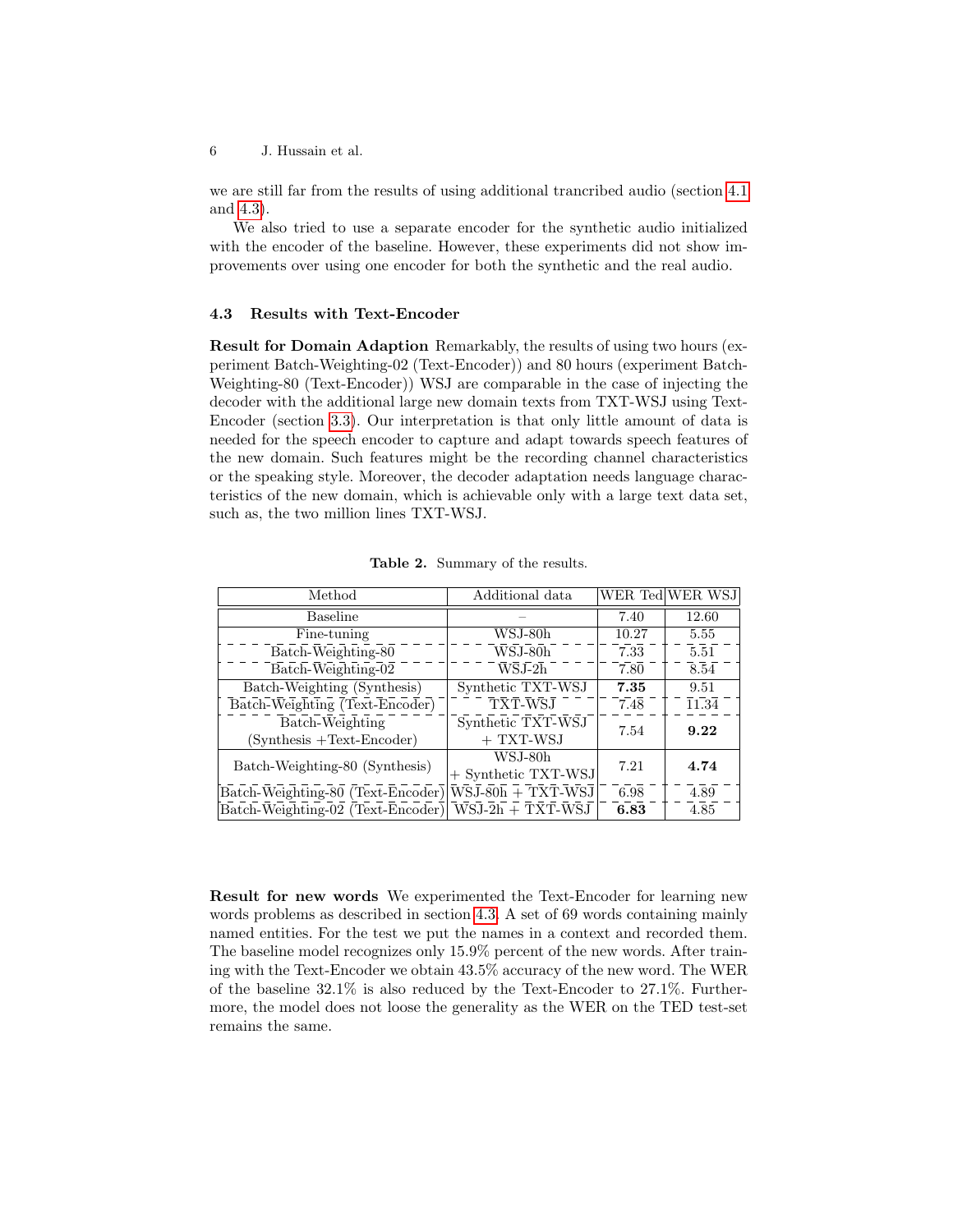## 5 Conclusion

In this work we extend our previous work on domain adaptation with batchweighting to domains with language variability that need larger amounts of transcribed speech from the target domain. We examined using textual data directly either with a supplemented Text-Encoder or after synthesizing it with a multi-speakers TTS system. We obtain better results with synthesizing text if we do not employ transcribed data from the target domain. However, the results are comparable when using only a small amount of transcribed speech from the target domain. Furthermore, we notice that the performance equalizes when using small or large amount of transcribed speech data as long as we use enough amounts of textual data. The reason might be that the system is able to capture sufficient information from a small amount of transcribed data related to the audio and speaking characteristics. However, the system looks for language modeling information in the large amount textual data. In addition, we were able to improve the recognition of OOV without using additional context. In future works, we will focus on the training mechanism and the model structure of the Text-Encoder to achieve at least the performance of multi-speaker synthesis in scenarios in which no transcribed speech data is available. Furthermore, we will experiment to extract the audio and speaking characteristics with even smaller amounts of transcribed speech from the target domain. For the OOV problem, we will experiment to insert the words in large text corpus or generate contexts for the new-words.

## References

- <span id="page-6-6"></span>1. Black, A.W., Lenzo, K.A.: Flite: a small fast run-time synthesis engine. In: 4th ISCA Tutorial and Research Workshop (ITRW) on Speech Synthesis (2001)
- <span id="page-6-2"></span>2. Chorowski, J., Bahdanau, D., Serdyuk, D., Cho, K., Bengio, Y.: Attention-based models for speech recognition. arXiv preprint arXiv:1506.07503 (2015)
- <span id="page-6-7"></span>3. Devlin, J., Chang, M.W., Lee, K., Toutanova, K.: Bert: Pre-training of deep bidirectional transformers for language understanding. arXiv preprint arXiv:1810.04805 (2018)
- <span id="page-6-3"></span>4. Drexler, J., Glass, J.: Combining end-to-end and adversarial training for lowresource speech recognition. In: 2018 IEEE Spoken Language Technology Workshop (SLT). pp. 361–368. IEEE (2018)
- <span id="page-6-4"></span>5. Gandhe, A., Rastrow, A.: Audio-attention discriminative language model for asr rescoring. In: ICASSP 2020-2020 IEEE International Conference on Acoustics, Speech and Signal Processing (ICASSP). pp. 7944–7948. IEEE (2020)
- <span id="page-6-5"></span>6. Garofolo, J.S., Graff, D., Paul, D., David, P.: CSR-I (WSJ0) Sennheiser LDC93S6B. <https://doi.org/10.35111/ap42-7n83>.<https://doi.org/10.35111/ap42-7n83>
- <span id="page-6-1"></span>7. Graves, A.: Sequence transduction with recurrent neural networks. arXiv preprint arXiv:1211.3711 (2012)
- <span id="page-6-0"></span>8. Graves, A., Fern´andez, S., Gomez, F., Schmidhuber, J.: Connectionist temporal classification: labelling unsegmented sequence data with recurrent neural networks. In: Proceedings of the 23rd international conference on Machine learning. pp. 369– 376 (2006)